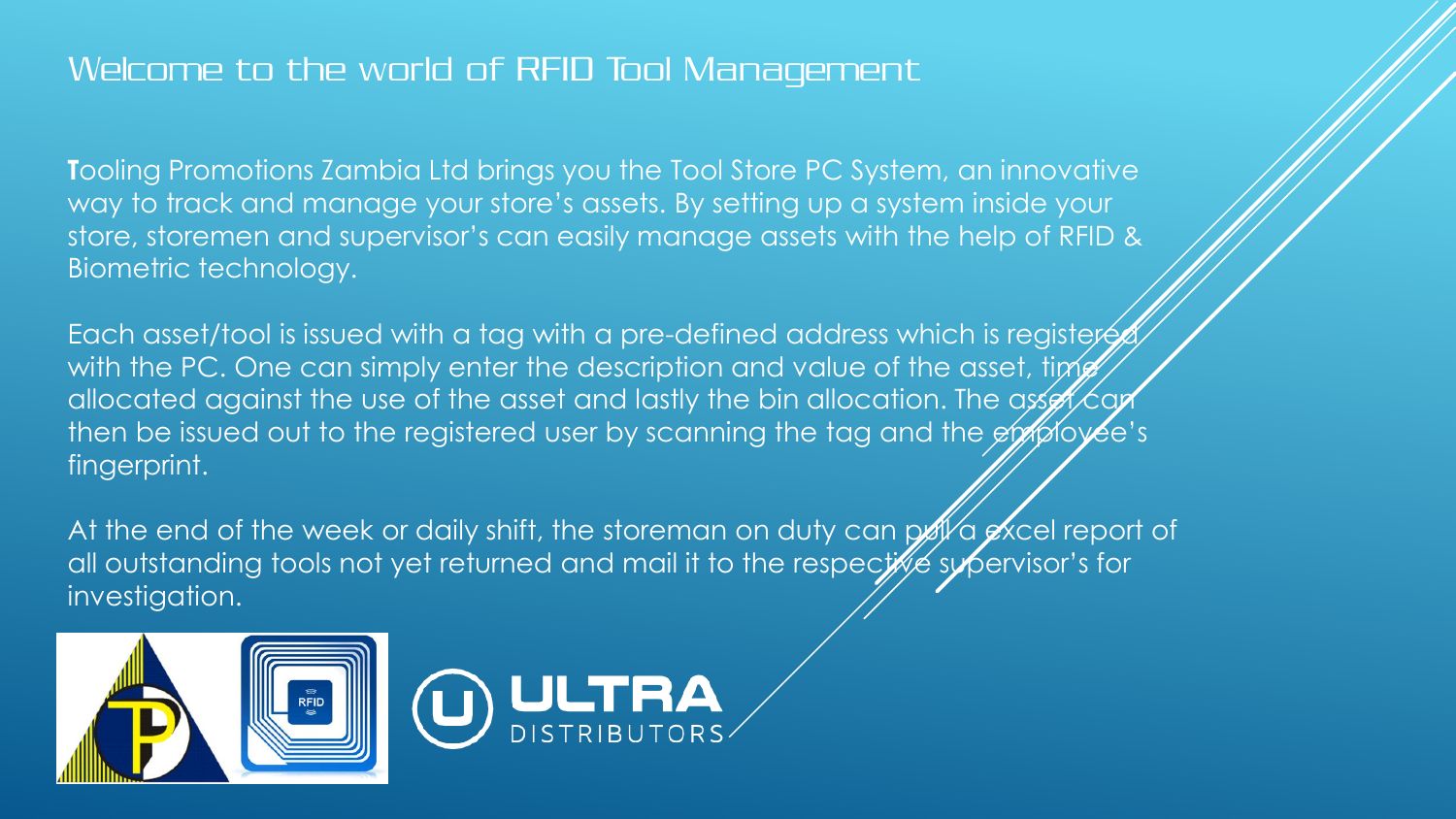### **E**xample of the asset issue/return page

| JT Trace Engine                 |                      |     |                                                                      |                                    |         | σ | $\times$    |
|---------------------------------|----------------------|-----|----------------------------------------------------------------------|------------------------------------|---------|---|-------------|
| Employee Name                   | Date time            |     |                                                                      |                                    |         |   |             |
| RAPHAEL CHASAUKA<br>309284      | 22-Aug-2016 10:29:04 |     | 1 item booked IN succesfully                                         |                                    |         |   |             |
|                                 |                      | IN  | FOLKLIFT KEY 01                                                      | E200 3412 0131 F800 07C3 CD17 1B1F |         |   |             |
| <b>DAVIES SILUMBWE</b><br>16581 |                      |     | 1 item booked OUT succesfully                                        |                                    |         |   |             |
|                                 |                      | OUT | VANADIUM SOCKET 1-1/8MM                                              | E200 3414 0128 0101 6D6E FFE9 1821 |         |   |             |
|                                 |                      |     |                                                                      |                                    |         |   |             |
|                                 |                      |     | 22-Aug-2016 10:35:32<br>22-Aug-2016 10:40:31<br>22-Aug-2016 10:46:59 | Direction Description              | Tag UID |   | <b>PAGE</b> |

Exact time and date is registered and cannot be compromised.

The description is linked to more detailed information regarding the asset by using/accessing the JT Trace application.

Each employee has to register at least two fingerprints and avail their mine number as part of accountability and is unique.

Accountability remains with the employee, whether it is the storeman whom issued the asset/tool or the employee(user) who picked the asset/tool.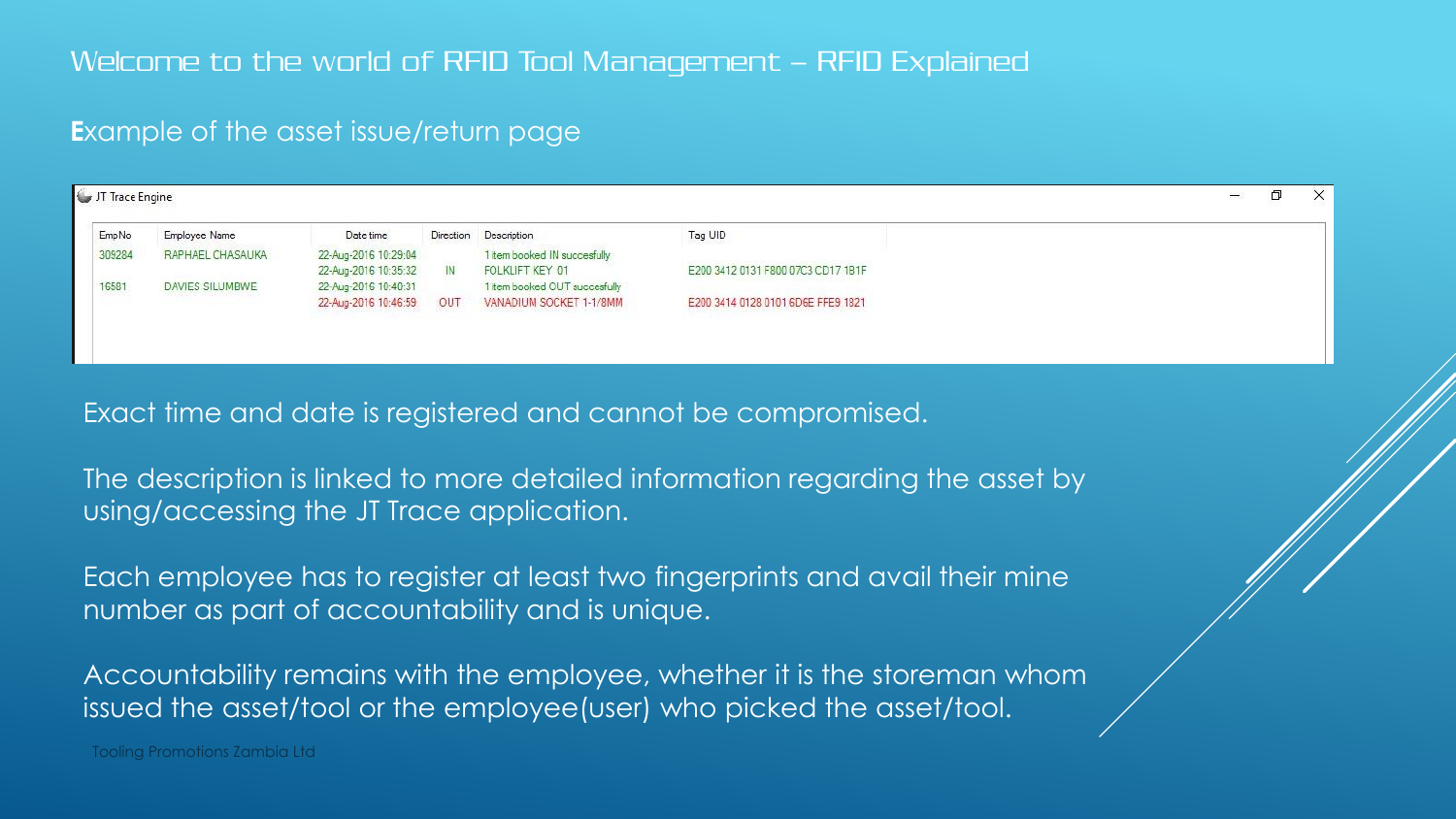## Welcome to the world of RFID Tool Management – RFID Explained

How does it work?

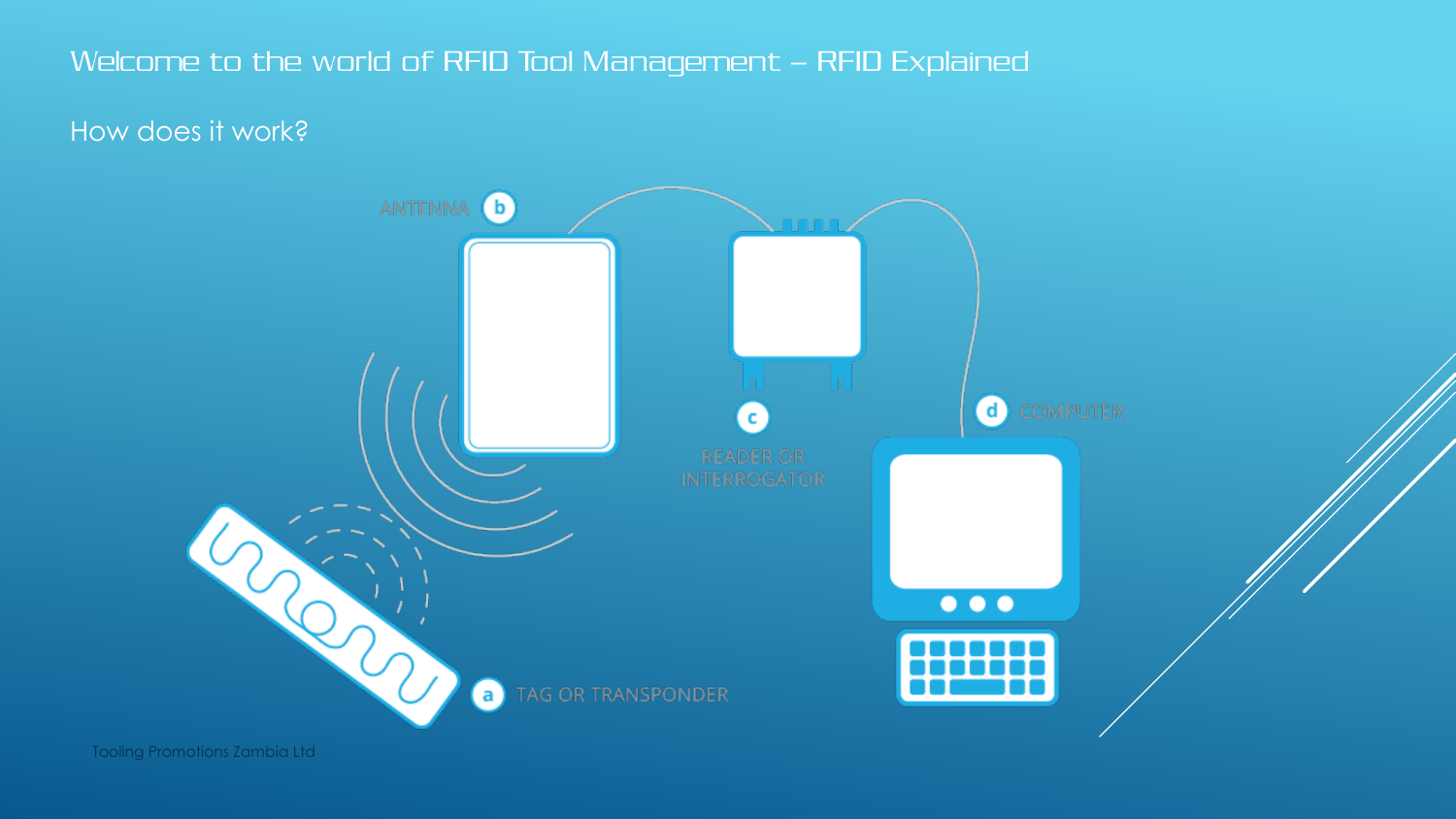### What is RFID?

Radio-frequency identification. Radio-frequency identification (RFID) is the wireless use of electromagnetic fields to transfer data, for the purposes of automatically identifying and tracking tags attached to objects. The tags contain electronically stored information.

### What is Passive RFID?

A passive tag is an RFID tag that does not contain a battery; the power is supplied by the reader. When radio waves from the reader are encountered by a passive rfid tag, the coiled antenna within the tag forms a magnetic field. The tag draws power from it, energizing the circuits in the tag.

### What is Biometrics'?

Biometrics is the measurement and statistical analysis of people's physical and behavioral characteristics. The technology is mainly used for identification and access control, or for identifying individuals that are under surveillance The basic premise of biometric authentication is that everyone is unique and an individual can be identified by his or her intrinsic physical or behavioural traits.

(The term "biometrics" is derived from the Greek words "bio" meaning life and "metric" meaning to measure.)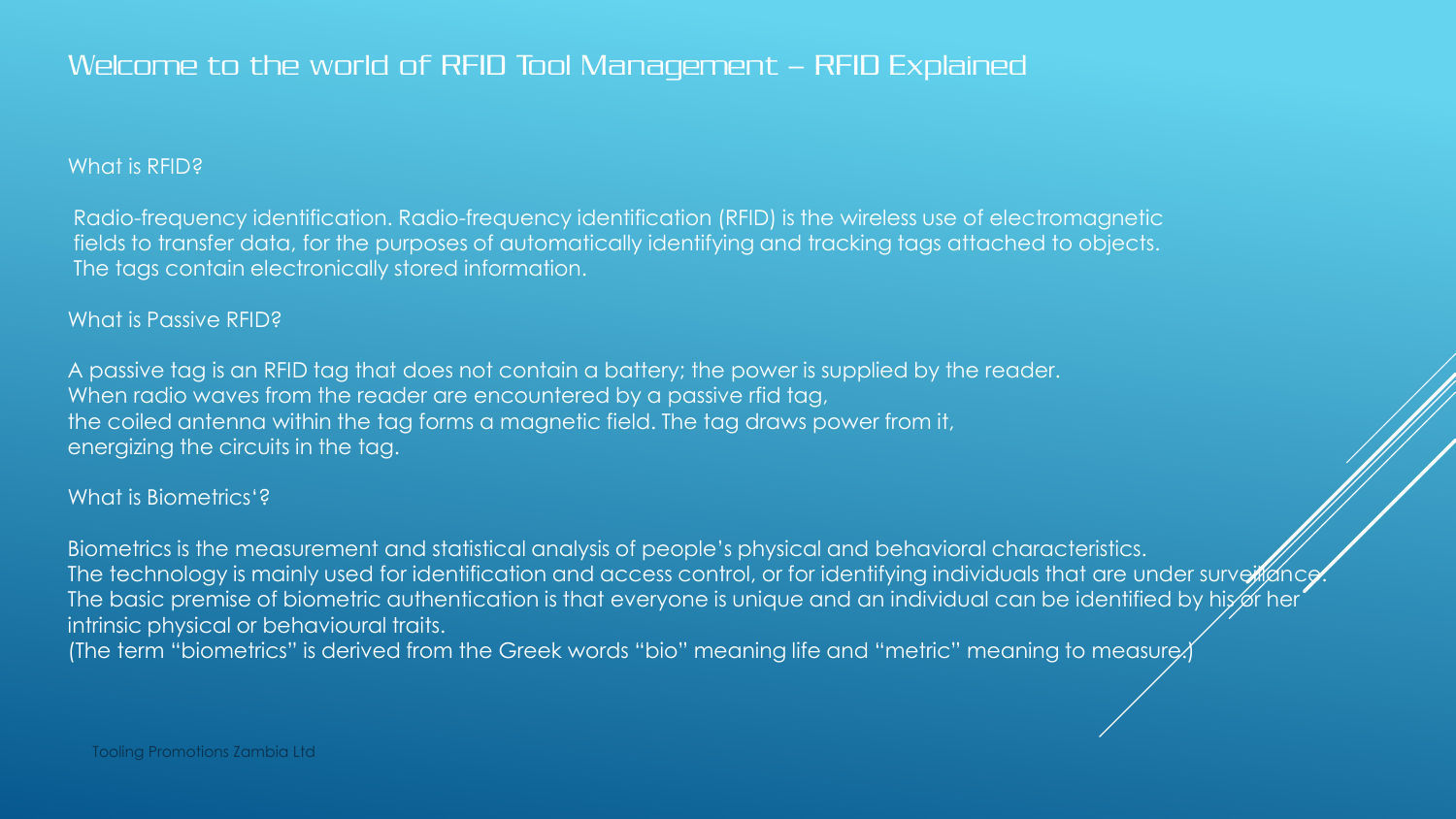### Welcome to the world of RFID Tool Management



Fingerprint Enrolment Device **IN – Fingerprint Scanner** Storeman & Employee





## RFID Tag examples (many different types available)





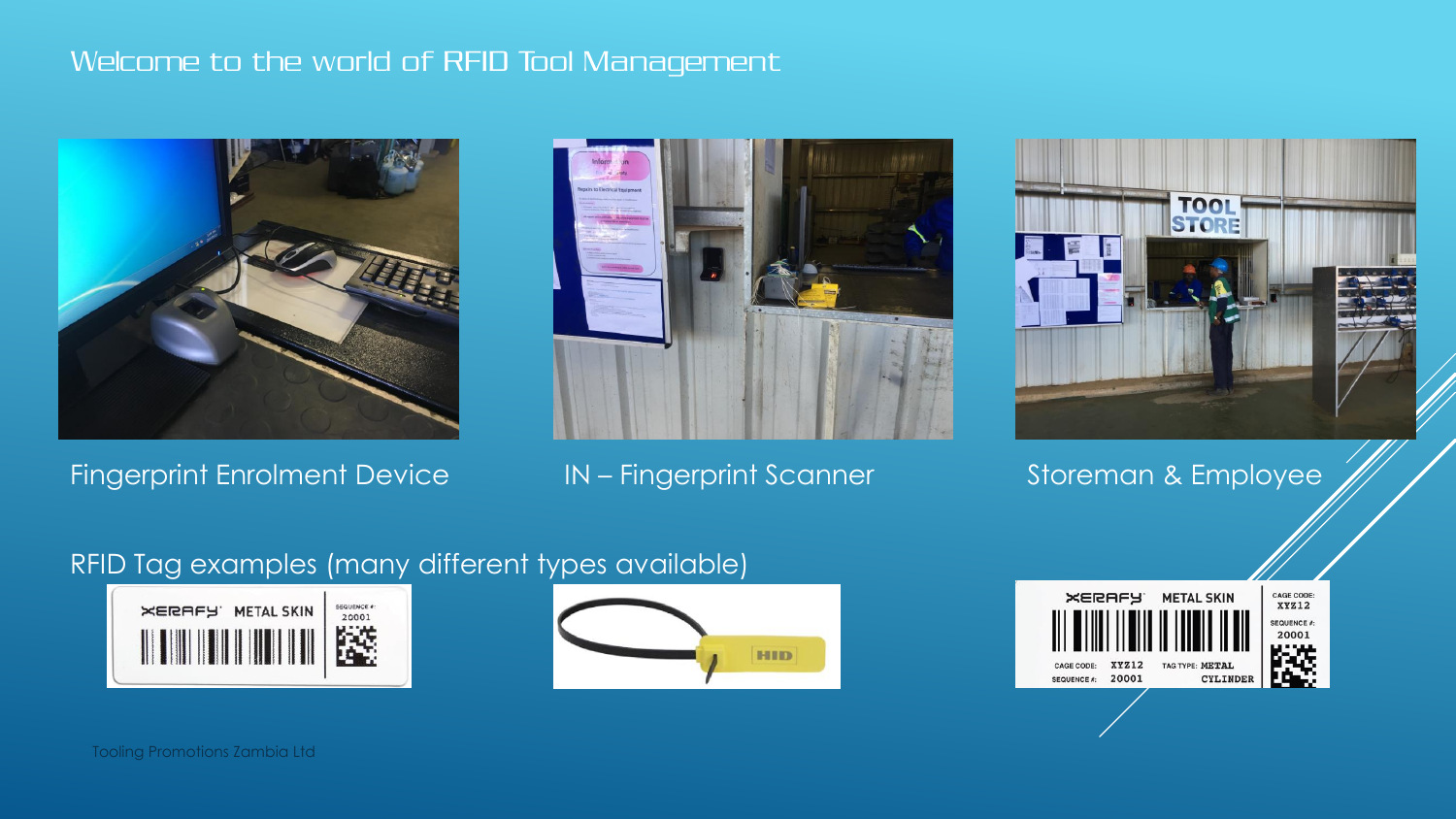### Welcome to the world of RFID Tool Management – Other Uses

**O**ther Uses for this system:

Keep track of items sent for repair/calibration by loading the contractor/supplier's details on the system.

Keep track of calibration and service dates.

Engine/transmission swop outs can be managed by registering a tag against the replacement part.

By adding a handheld scanner, stock take can easily be completed in a matter of minutes.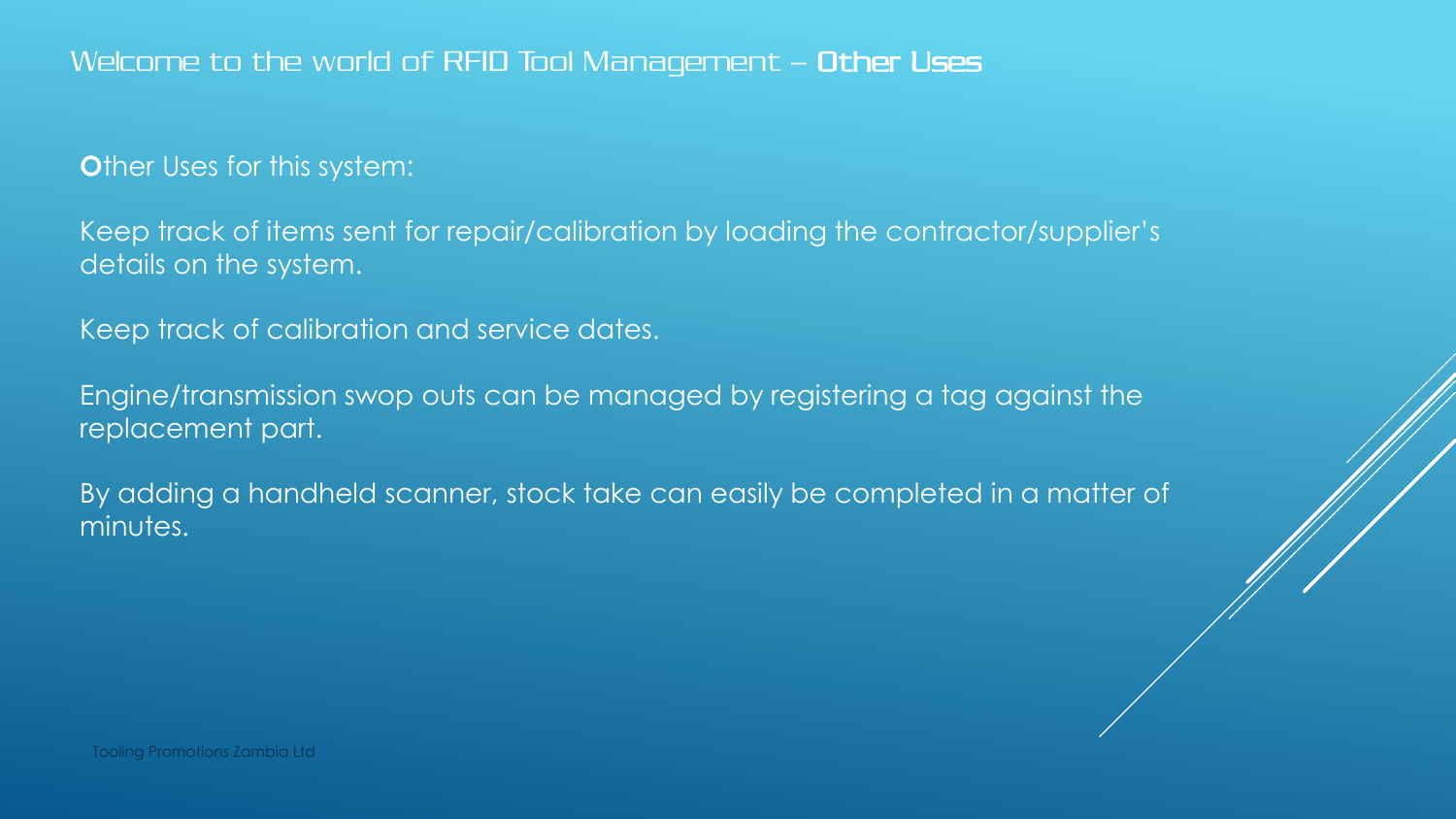We offer after sales support as part of a service agreement to maintain the system, make regular back-ups and ensure minimal down-time.

We can access the system from anywhere in the world by means of team viewer and resolve any issue. The requirements for this is a storeman to be present, pc switched on and a stable internet connection.

We are based in Solwezi and Kalumbila, Zambia and offer a quick turn-around time.

We also offer a full store management programme which incorporates this system and shifts all accountability to us.